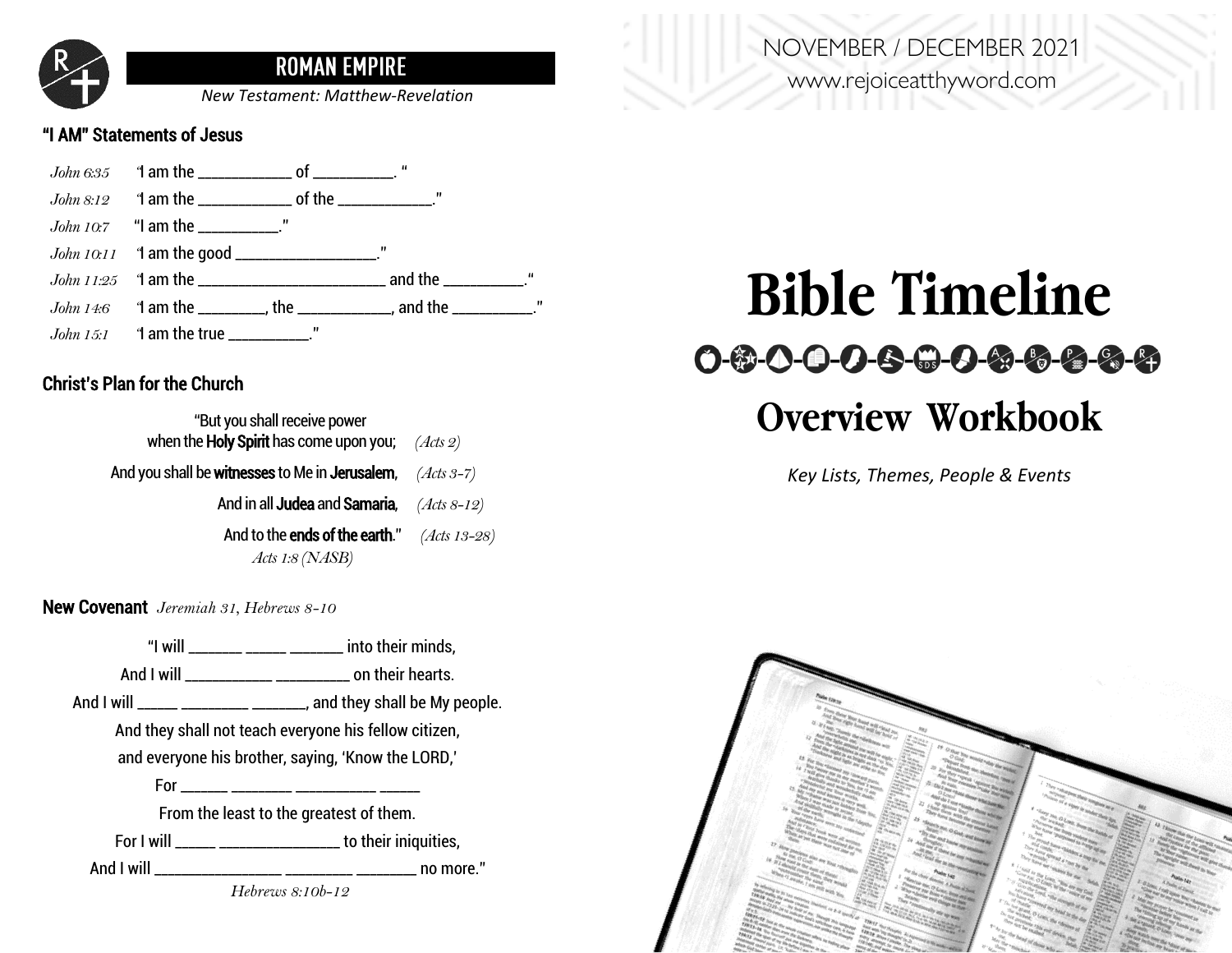

## **THE BEGINNING**

### Days of Creation

 "In the beginning God created the heavens and the earth… …and God saw that it was good."

|  | Gen 1:24-31 DAY 6 Animals $\&$ |  |
|--|--------------------------------|--|
|  |                                |  |

| <b>Key People</b> | Who were they? | <b>Passage</b>                               |
|-------------------|----------------|----------------------------------------------|
| Adam              |                | Gen. 2                                       |
| Eve               |                | Gen.3<br><u> 1999 - Johann Barbara, mart</u> |
| Cain              |                | Gen. 4                                       |
| Abel              |                | Gen. 4                                       |
| Seth              |                | Gen. 5                                       |
| Noah              |                | Gen. 6                                       |

#### Sons of Noah *Genesis 6*

1 \_\_\_\_\_\_\_\_\_\_\_\_\_\_\_\_\_\_\_\_\_\_ 2 \_\_\_\_\_\_\_\_\_\_\_\_\_\_\_\_\_\_\_\_\_\_ 3 \_\_\_\_\_\_\_\_\_\_\_\_\_\_\_\_\_\_\_\_\_\_

## **PERSIAN EMPIRE**

*Genesis Ezra, Nehemiah, Esther, Haggai, Zechariah, Malachi*

\_\_\_\_\_\_\_\_\_\_\_\_\_\_\_\_\_\_\_\_\_\_\_\_\_\_\_\_\_\_\_\_\_\_\_\_\_\_\_\_\_\_\_\_\_\_\_\_\_\_\_\_\_\_\_\_\_\_\_\_\_\_\_\_\_\_\_\_\_\_\_\_ \_\_\_\_\_\_\_\_\_\_\_\_\_\_\_\_\_\_\_\_\_\_\_\_\_\_\_\_\_\_\_\_\_\_\_\_\_\_\_\_\_\_\_\_\_\_\_\_\_\_\_\_\_\_\_\_\_\_\_\_\_\_\_\_\_\_\_\_\_\_\_\_ \_\_\_\_\_\_\_\_\_\_\_\_\_\_\_\_\_\_\_\_\_\_\_\_\_\_\_\_\_\_\_\_\_\_\_\_\_\_\_\_\_\_\_\_\_\_\_\_\_\_\_\_\_\_\_\_\_\_\_\_\_\_\_\_\_\_\_\_\_\_\_\_

\_\_\_\_\_\_\_\_\_\_\_\_\_\_\_\_\_\_\_\_\_\_\_\_\_\_\_\_\_\_\_\_\_\_\_\_\_\_\_\_\_\_\_\_\_\_\_\_\_\_\_\_\_\_\_\_\_\_\_\_\_\_\_\_\_\_\_\_\_\_\_\_ \_\_\_\_\_\_\_\_\_\_\_\_\_\_\_\_\_\_\_\_\_\_\_\_\_\_\_\_\_\_\_\_\_\_\_\_\_\_\_\_\_\_\_\_\_\_\_\_\_\_\_\_\_\_\_\_\_\_\_\_\_\_\_\_\_\_\_\_\_\_\_\_ \_\_\_\_\_\_\_\_\_\_\_\_\_\_\_\_\_\_\_\_\_\_\_\_\_\_\_\_\_\_\_\_\_\_\_\_\_\_\_\_\_\_\_\_\_\_\_\_\_\_\_\_\_\_\_\_\_\_\_\_\_\_\_\_\_\_\_\_\_\_\_\_

#### Key Events

- ⚫ Proclamation of Cyrus *Ezra 1, 2 Chronicles 36*
- Zerubbabel leads the 1<sup>st</sup> Return to Jerusalem Ezra 2
- ⚫ Temple Construction Begins *Ezra 3* The Prophet *Haggai*'s Message:

The Prophet *Zechariah*'s Message:

- ⚫ Temple Construction Completed *Ezra 6*
- ⚫ Esther becomes Queen of Persia *Esther 2*
- Ezra leads the 2<sup>nd</sup> Return to Jerusalem *Ezra 7*
- ⚫ Nehemiah leads the 3rd Return to Jerusalem *Nehemiah 2*
- ⚫ Jerusalem's walls are rebuilt *Nehemiah 6* The Prophet *Malachi*'s Message:



## **GREEK EMPIRE**

\_\_\_\_\_\_\_\_\_\_\_\_\_\_\_\_\_\_\_\_\_\_\_\_\_\_\_\_\_\_\_\_\_\_\_\_\_\_\_\_\_\_\_\_\_\_\_\_\_\_\_\_\_\_\_\_\_\_\_\_\_\_\_\_\_\_\_\_\_\_\_\_ \_\_\_\_\_\_\_\_\_\_\_\_\_\_\_\_\_\_\_\_\_\_\_\_\_\_\_\_\_\_\_\_\_\_\_\_\_\_\_\_\_\_\_\_\_\_\_\_\_\_\_\_\_\_\_\_\_\_\_\_\_\_\_\_\_\_\_\_\_\_\_\_ \_\_\_\_\_\_\_\_\_\_\_\_\_\_\_\_\_\_\_\_\_\_\_\_\_\_\_\_\_\_\_\_\_\_\_\_\_\_\_\_\_\_\_\_\_\_\_\_\_\_\_\_\_\_\_\_\_\_\_\_\_\_\_\_\_\_\_\_\_\_\_\_

*(Events occur between the Old & New Testament)*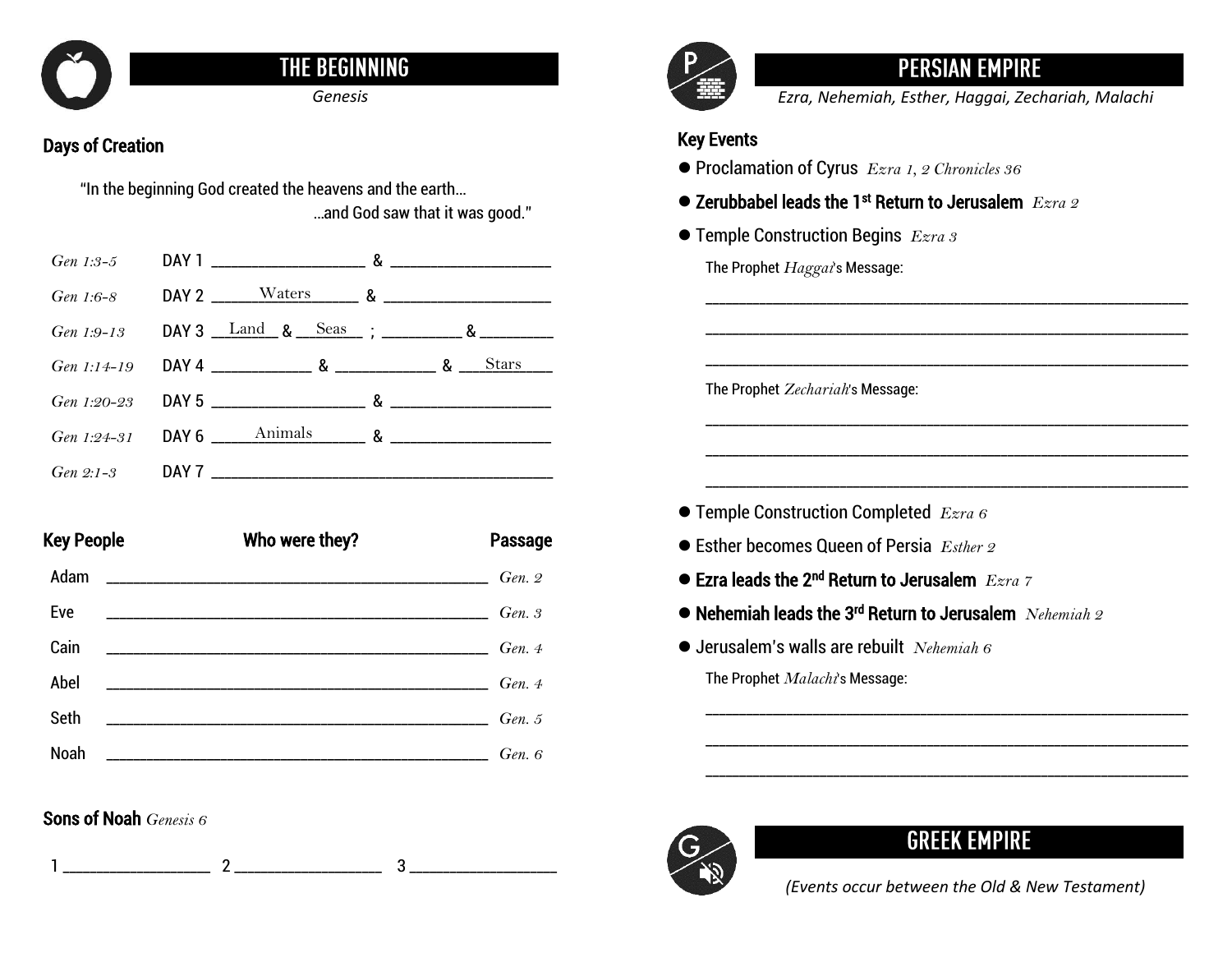

## **ASSYRIAN CAPTIVITY**

*2 Kings, Jeremiah, Nahum, Habakkuk, Zephaniah*

God's Warning to Israel *Joshua 23, Hosea 11, Amos 5*

If you transgress the \_\_\_\_\_\_\_\_\_\_\_\_\_\_\_\_\_\_\_\_ of the LORD your God, which He commanded you, and go and serve other gods and bow down to them, the LORD's anger will burn against you, and you will quickly perish from this good land He has given you." *Joshua 23:16*

#### Fulfillment *2 Kings 17*

The king of Assyria exiled the Israelites to Assyria and settled them in Halah, in Gozan by the Habor River, and in the cities of the Medes.

This happened because they did not listen to the voice of the LORD their God, but violated His \_\_\_\_\_\_\_\_\_\_\_\_\_\_\_\_\_\_\_\_—all that Moses the servant of the LORD had commanded—and would neither listen nor obey. *2 Kings 18:11-12*



## **BABYLONIAN EMPIRE**

*2 Kings, 2 Chron., Daniel, Ezekiel, Jeremiah, Lam.*

God's Warning to Judah *Deut. 28, Isaiah 39, Jeremiah 20-38, Zeph. 1*

Warn the nations now! Proclaim to \_\_\_\_\_\_\_\_\_\_\_\_\_\_\_\_\_

"A besieging army comes from a distant land; they raise their voices against the cities of Judah. They surround her like men guarding a field, because she has rebelled against Me," declares the LORD. *Jeremiah 4:16-17*

Fulfillment *2 Kings 25, 2 Chronicles 36, Jeremiah 39*

Nebuzaradan captain of the guard, a servant of the king of Babylon, entered Jerusalem. He burned down the house of the LORD, the royal palace, and all the houses of Jerusalem—every significant building. And the whole army of the Chaldeans under the captain of the guard broke down the walls around \_\_\_\_\_\_\_\_\_\_\_\_\_\_\_\_\_\_\_\_\_\_. Then Nebuzaradan captain of the guard carried into exile the people who remained in the city. *2 Kings 25: 8b-11a*

## Prophecy of the 4 Empires

"After you there will arise \_\_\_\_\_\_\_\_\_\_\_\_\_\_\_\_\_\_ \_\_\_\_\_\_\_\_\_\_\_\_\_\_\_\_\_\_\_\_ inferior to you,

then another\_\_\_\_\_\_\_\_\_\_\_\_ \_\_\_\_\_\_\_\_\_\_\_\_\_\_\_\_\_\_\_\_ \_\_\_\_\_ \_\_\_\_\_\_\_\_\_\_\_\_\_\_,

which will rule over all the earth.

Then there will be a\_\_\_\_\_\_\_\_\_\_\_\_\_ \_\_\_\_\_\_\_\_\_\_\_\_\_\_\_\_\_\_\_\_ as strong as \_\_\_\_\_\_\_\_\_\_."

*Daniel 2:39-40a (NASB)*



## THE PATRIARCHS

*Genesis, Job (?)*

#### Abrahamic Covenant

Now the LORD said to Abram,

 $\frac{1}{1}$   $\frac{1}{1}$   $\frac{1}{1}$   $\frac{1}{1}$  your country, And from your relatives

And from your father's house,

\_\_\_\_\_ the \_\_\_\_\_\_\_\_\_\_\_\_ \_\_\_\_\_\_\_\_\_\_\_\_ \_\_\_\_ \_\_\_\_\_\_\_\_ \_\_\_\_\_\_\_\_\_\_\_ \_\_\_\_\_\_;

And I will make you a \_\_\_\_\_\_\_\_\_\_ \_\_\_\_\_\_\_\_\_\_\_\_\_\_\_\_. And I will bless vou.

And make your name great; And so you shall be a blessing;

And I will bless those who \_\_\_\_\_\_\_\_\_\_ \_\_\_\_\_\_,

And the one who curses you \_\_\_ \_\_\_\_\_\_\_ \_\_\_\_\_\_\_\_\_

And in you \_\_\_\_\_ \_\_\_\_\_ \_\_\_\_\_\_\_\_\_\_\_\_\_\_\_\_\_\_ of the earth will be blessed."

*Genesis 12:1-3 (NASB)*

## Patriarchs of Israel

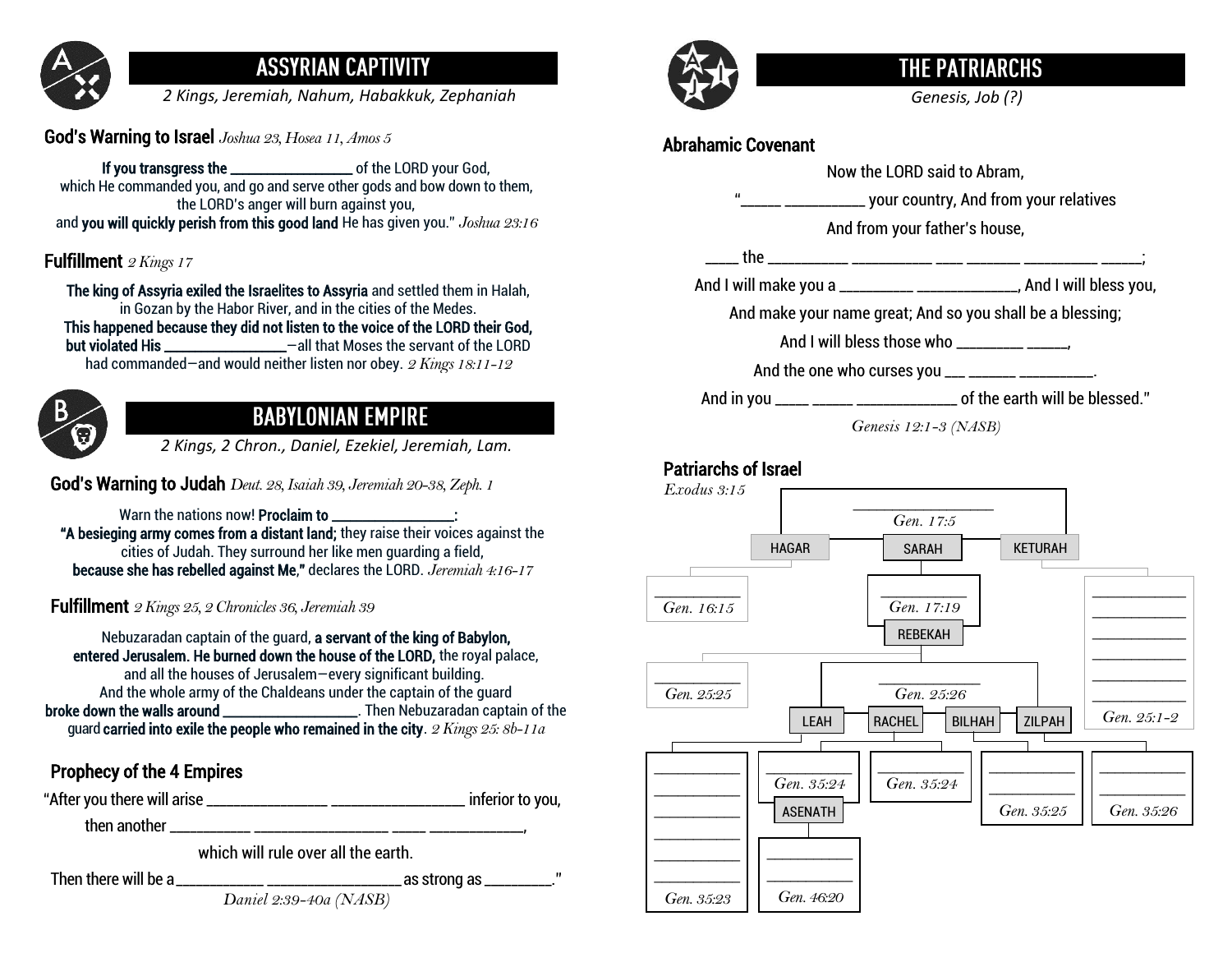## **ISRAELITES IN EGYPT**

| <b>Key Place</b>                    | <b>What happened there?</b> | Passage |
|-------------------------------------|-----------------------------|---------|
|                                     |                             |         |
| Key People                          | Who were they?              | Passage |
|                                     |                             |         |
| Aaron                               | Exodus 4                    |         |
|                                     |                             |         |
| <b>Key Place</b>                    | What happened there?        | Passage |
|                                     |                             |         |
| <b>Plagues of Egypt</b> Exodus 7-11 |                             |         |
|                                     |                             |         |
|                                     |                             |         |
|                                     |                             |         |
|                                     |                             |         |
|                                     |                             |         |
| <b>Key Place</b>                    | <b>What happened there?</b> | Passage |
|                                     |                             |         |

*"You stretched out Your right hand and the earth swallowed them up. With loving devotion You will lead the people You have redeemed; with Your strength You will guide them to Your holy dwelling." Exodus 15:12-13 (BSB)*



## **DIVIDED KINGDOM**

*Genesis, Exodus 1 & 2 Kings, 1 & 2 Chronicles, Isaiah, Jeremiah Hosea, Joel, Amos, Obadiah, Jonah, Micah*

#### The Kingdom Divides *1 Kings 12, 2 Chronicles 10*

\_\_\_\_\_\_\_\_\_\_\_\_\_\_\_\_\_\_\_\_\_\_\_\_\_\_\_\_\_\_\_ 1<sup>st</sup> King of the Northern Kingdom (Israel) *1 Kings 12:20*

1<sup>st</sup> King of the Southern Kingdom (Judah) *1 Kings 12:23*

\_\_\_\_\_\_\_\_\_\_\_\_\_\_\_\_\_\_\_\_\_\_\_\_\_\_\_\_\_\_\_



#### Prophets to the Divided Kingdoms

| <b>PASSAGE</b>   | <b>PROPHET</b>  | <b>KINGDOM</b> | <b>KING</b>                       |
|------------------|-----------------|----------------|-----------------------------------|
| $1$ Kin. $17:1$  |                 | <b>Israel</b>  |                                   |
| 2 Kings 9:1-3    |                 |                | Jehoram, ____________<br>Jehoahaz |
| Joel 1:1         | Joel            | Judah          | Joash                             |
| Amos $1:1$       | Amos            | <b>Israel</b>  |                                   |
| Hosea $1:1$      | Hosea           |                | Jeroboam II                       |
| Isaiah 1:1       | <b>Isaiah</b>   |                | ___________, Jotham,              |
| $Micah$ 1:1      | <b>Micah</b>    | Judah          | Jotham, Ahaz,                     |
| Zephaniah 1:1    | Zephaniah       | Judah          |                                   |
| Habakkuk 1:1     | <b>Habakkuk</b> | Judah          | Jehoiakim                         |
| Jeremiah $1:1-3$ | Jeremiah        |                | Josiah, Jehoiakim,                |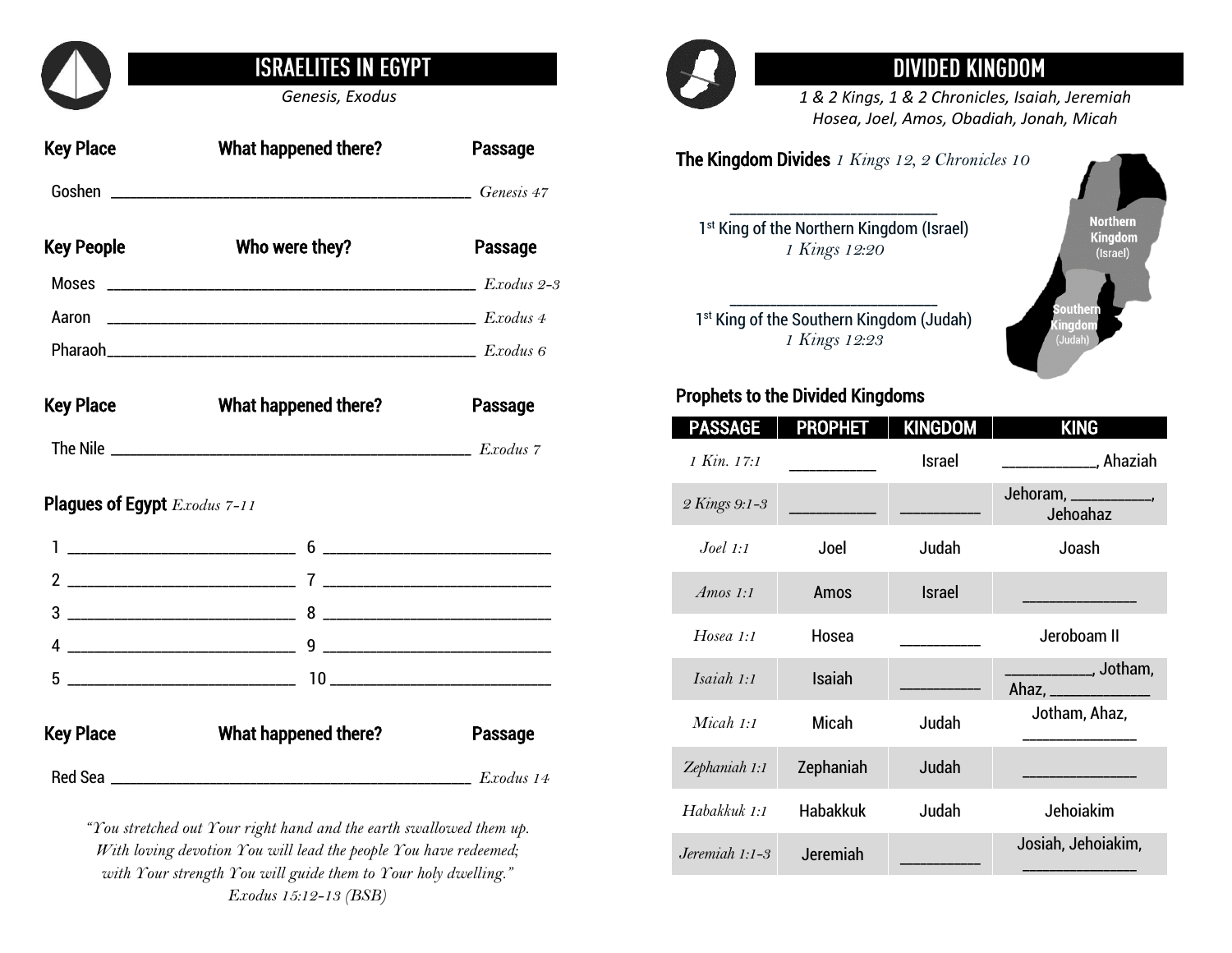

## **UNITED KINGDOM**

1 & 2 Samuel, 1 & 2 Kings, 1 & 2 Chronicles Psalms, Proverbs, Ecclesiastes, Song of Solomon

| <b>Key People</b> | Who were they? | <b>Passage</b> |
|-------------------|----------------|----------------|
| Saul              |                | 1 Samuel 8-9   |
| <b>David</b>      |                | 1 Samuel 16    |
| Jonathan          |                | 1 Samuel 20    |
| Abner             |                | 2 Samuel 2-3   |
| Solomon           |                | 2 Chronicles 1 |

#### **Davidic Covenant**

|                                   | He shall build for Me a house, |
|-----------------------------------|--------------------------------|
|                                   |                                |
|                                   |                                |
|                                   |                                |
| <b>Books of Poetry in 1 Verse</b> | 1 Chronicles 17:11b-13a (NASB) |
|                                   |                                |
|                                   |                                |
|                                   | <i>Proverbs 1:2</i>            |

<u> 1980 - Jan James James Barnett, amerikan bahasa (j. 1918).</u>

Ecclesiastes 1:2



## **LAW / WILDERNESS**

Exodus, Leviticus, Numbers, Deuteronomy

| "Now then, if you will indeed obey My voice and ______ ___ _____________________<br>then you shall be My own _________________________ among all the peoples, |                            |  |
|---------------------------------------------------------------------------------------------------------------------------------------------------------------|----------------------------|--|
|                                                                                                                                                               | for all the earth is Mine; |  |
| and you shall be to Me a kingdom of _______________ and a ________ nation."                                                                                   |                            |  |
|                                                                                                                                                               | Exodus 19:5-6a (NASB)      |  |
| Ten Commandments Exodus 20                                                                                                                                    |                            |  |
|                                                                                                                                                               |                            |  |
|                                                                                                                                                               |                            |  |
|                                                                                                                                                               |                            |  |
|                                                                                                                                                               |                            |  |
|                                                                                                                                                               |                            |  |
| Who is God?<br>Then the LORD passed by in front of him & proclaimed,                                                                                          |                            |  |
|                                                                                                                                                               |                            |  |
|                                                                                                                                                               |                            |  |
|                                                                                                                                                               |                            |  |
|                                                                                                                                                               |                            |  |
|                                                                                                                                                               | Exodus 34:6-7a (NASB)      |  |
| <b>Holidays &amp; Festivals</b>                                                                                                                               |                            |  |
| Levticus 23.5                                                                                                                                                 |                            |  |
|                                                                                                                                                               |                            |  |
| First Fruits                                                                                                                                                  | Leviticus 23:10            |  |
| Pentecost (50 days) Leviticus 23:16                                                                                                                           |                            |  |
|                                                                                                                                                               | Leviticus 23:24            |  |
|                                                                                                                                                               |                            |  |